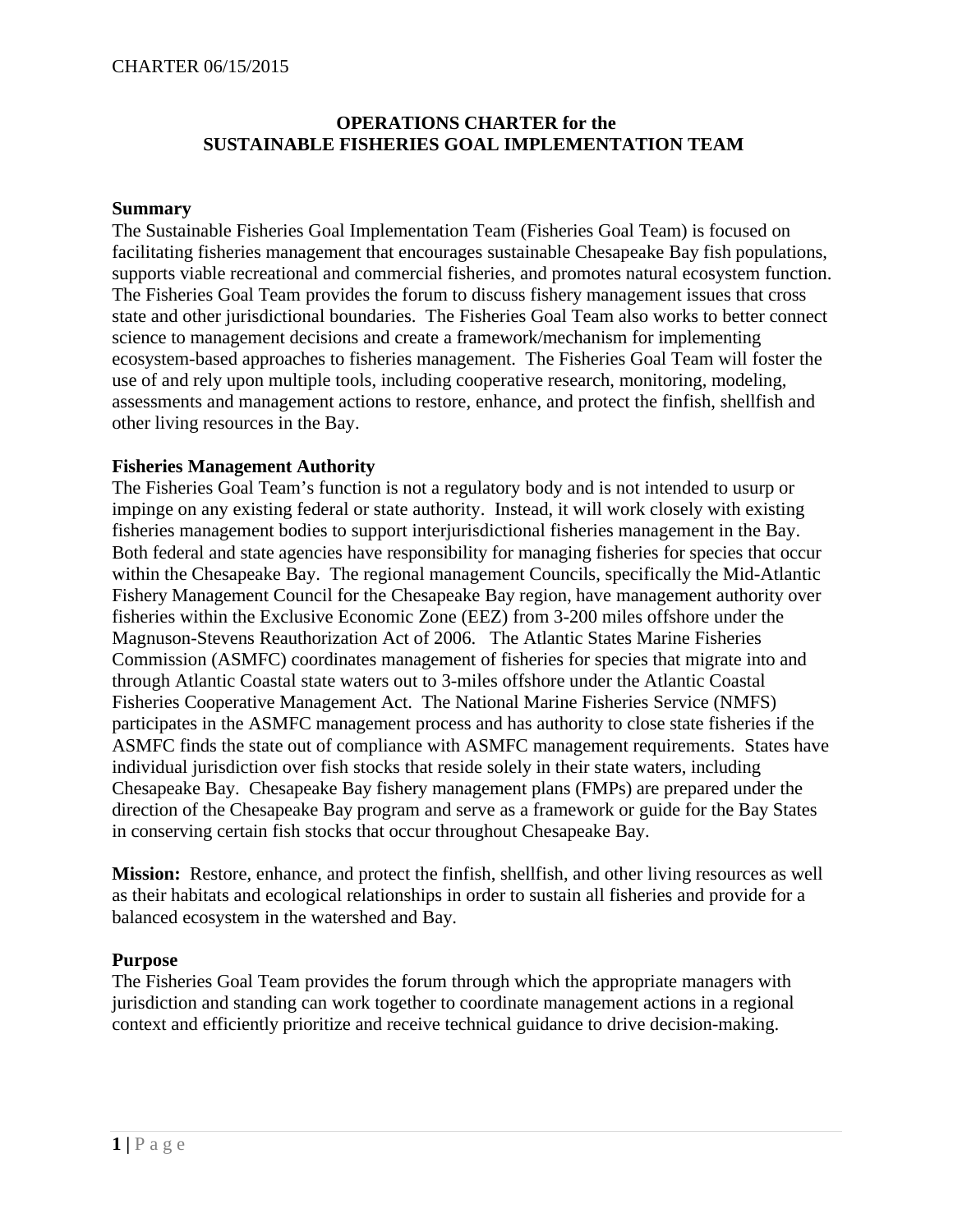#### **Goals**

- 1. Improve interjurisdictional management of fisheries resources that move across political and administrative jurisdictions.
- 2. Improve the connection between science and management to ensure decision making leads to productive and sustainable fisheries.
- 3. To apply and implement ecosystem approaches, improve coordination of fisheries issues with other goal teams, management and regulatory agencies (including landuse, water quality, and habitat conservation focused agencies) to better address tradeoffs associated with management actions.
- 4. Track and report progress to achieve Goal Team mission.

### **Objectives**

- Track and report actions and progress towards maintaining sustainable fisheries, restoring populations and habitats, and implementing EBFM management approaches.
- **Ensure two way communication on science to management**
- Formalize (is happening currently) coordinated, interjurisdictional fisheries management in the Chesapeake Bay through an ongoing forum for regional communication and decision making, including discussion of emerging fisheries management issues, long term information needs, and possible solutions.
- **Promote coalition building, information sharing, and where appropriate coordination of** management decisions that can feed into broader fisheries commissions and councils e.g. Atlantic States Marine Fisheries Commission (ASMFC) and the Mid Atlantic Fishery Management Council (MAFMC).
- **Provide information on the structure and function of the Chesapeake Bay ecosystem and** establish a structure and sustainable process for developing and implementing ecosystembased approaches to fisheries management for the Chesapeake Bay.
- Expand existing Baywide science-based cooperative fisheries program in Chesapeake Bay to assess fishery resources, improve fishery statistics, and develop monitoring programs for key fishery resources.
- **Provide adaptive management and policy recommendations regarding the Bay watershed's** priority habitats for key fisheries to the Chesapeake Bay Program's Management Board. Lead the Chesapeake Bay Program's efforts to achieve the fisheries outcomes under the Sustainable Fisheries goal of the new Chesapeake Bay Watershed Agreement.
- Establish and maintain communication pathways with state and local land planners and regulatory agencies to identify priority fishery resource habitat areas and explain potential impacts of their decisions.
- Develop an annual action plan with specific steps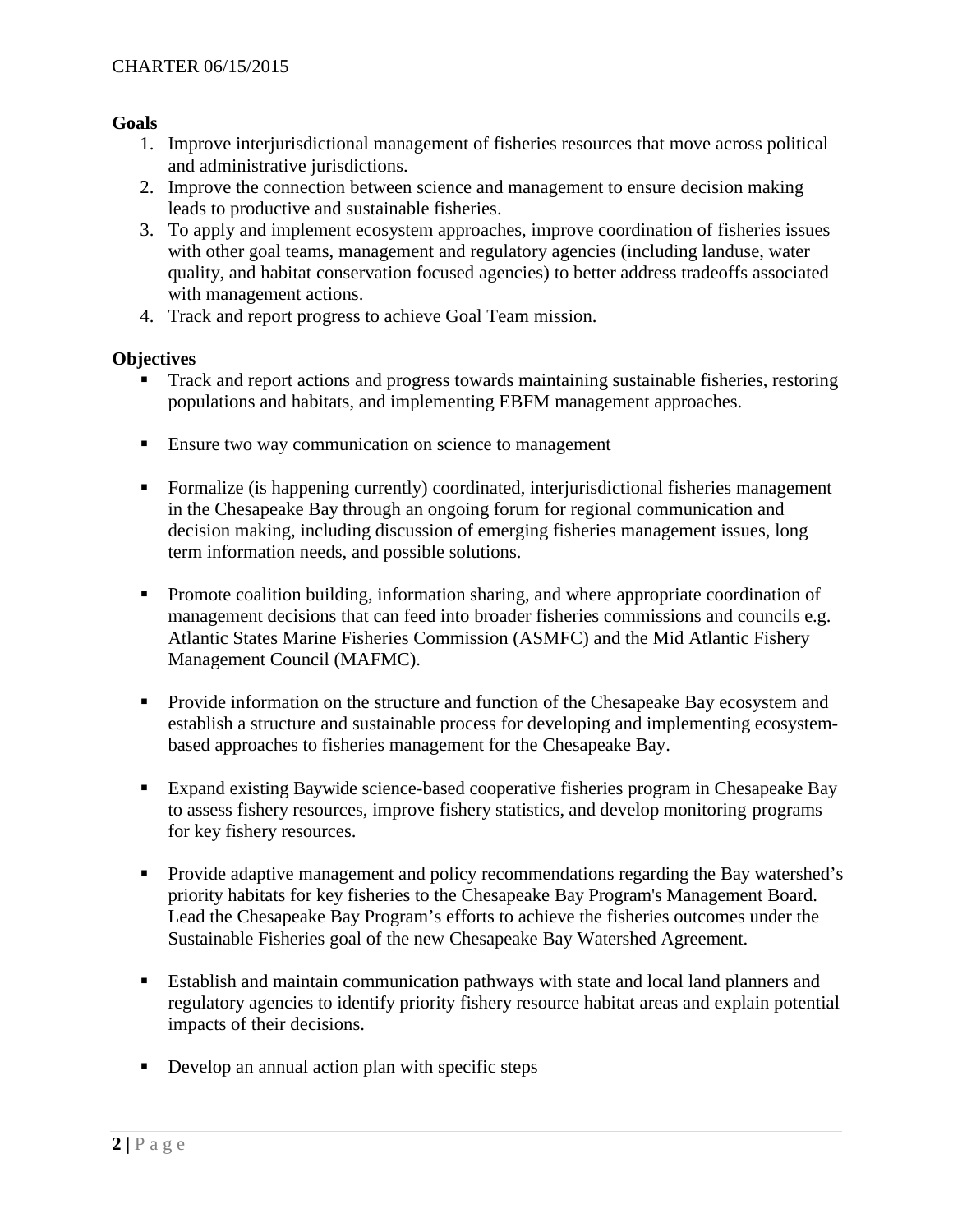- **IDENTIFY IDENTIFY CULTER COOPERATIVE PROPERTIES**
- To establish actionable and accountable priorities

The Fisheries GIT will revisit and revise these objectives over time as required.

### **Structure**



*NOTE: The Goal Team reserves the right to create additional workgroups as necessary.* 

## **Organization,**

# **Key Functions and Responsibilities of GIT Personnel**

| <b>Position</b>                                                | <b>Functional description</b>                                                                                                                                                                                                                                                                                                                                                                                                                                                                          |
|----------------------------------------------------------------|--------------------------------------------------------------------------------------------------------------------------------------------------------------------------------------------------------------------------------------------------------------------------------------------------------------------------------------------------------------------------------------------------------------------------------------------------------------------------------------------------------|
| Chair                                                          | The Chair is responsible for managing the overall strategies and<br>performance of the Goal Team. Includes responsibilities for facilitating<br>meetings, planning work activities, development of dashboard performance<br>metrics, aligning partner resources with program priorities, representing<br>the Goal Team in various forums, and continually improving performance<br>through an adaptive management approach. Chairs serve a two year term<br>unless circumstances require an extension. |
| Vice-Chair                                                     | The Vice-Chair provides assistance to the chair and serves as chair in the<br>chair's absence. The Vice-Chair rotates into the chair position at the end of<br>the chair's term unless otherwise decided by the Management Board.                                                                                                                                                                                                                                                                      |
| Member<br>(Executive<br>Committee or<br>General<br>Membership) | Actively participates in the operations of the Goal Team. Members are<br>responsible for using subject matter expertise and their home-agency<br>authority to advance the effectiveness of the group and to accelerate the<br>accomplishment of restoration activities.                                                                                                                                                                                                                                |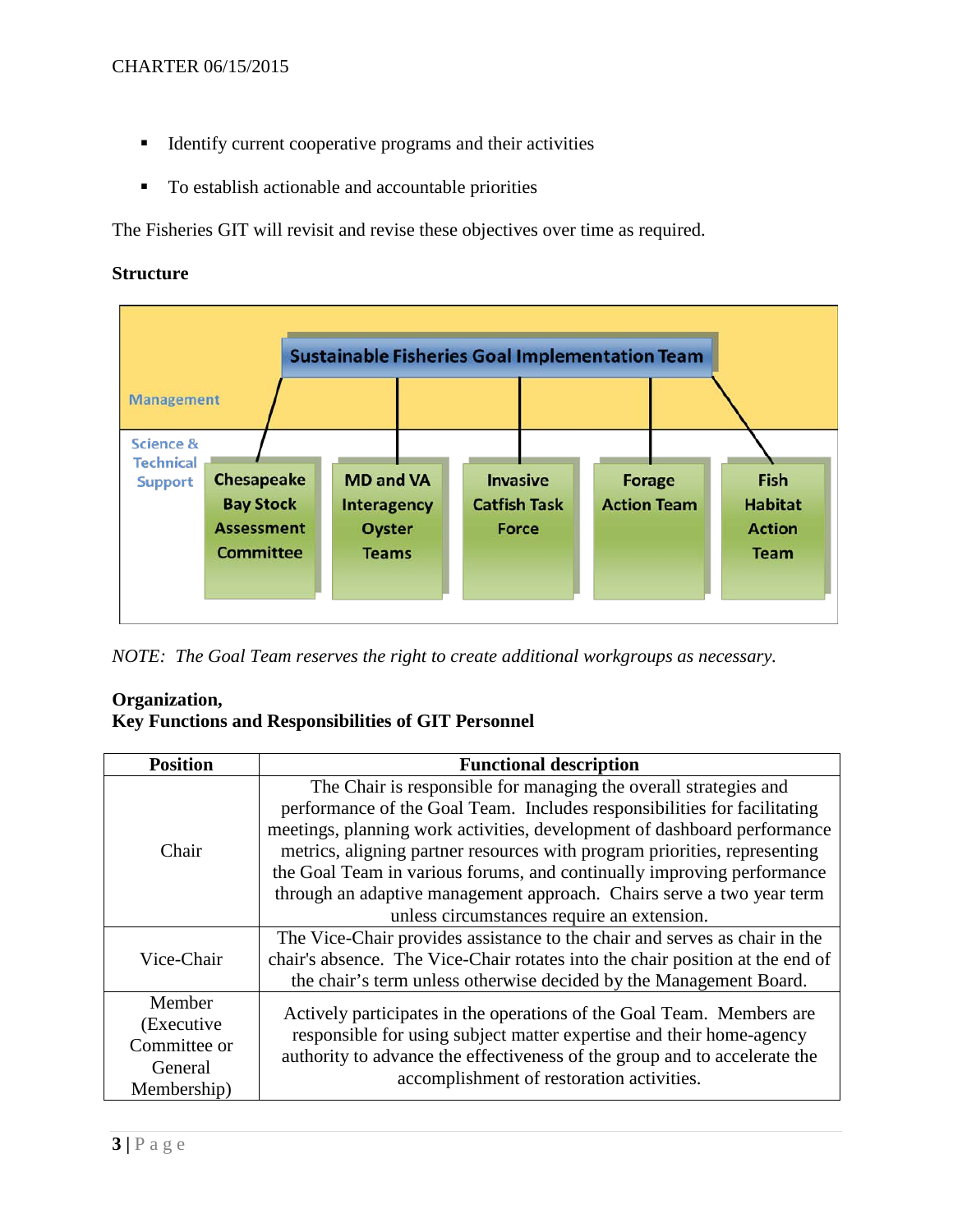| Coordinator          | Provides direct support to the Chair and Vice-Chair with regard to            |
|----------------------|-------------------------------------------------------------------------------|
|                      | planning and facilitating unit activities, tracking performance, coordinating |
|                      | with other Goal Teams, and other duties related to conducting the day-to-     |
|                      | day business.                                                                 |
| <b>Staff Support</b> | Provides direct support to the Chair, Vice-Chair, and Coordinator             |
|                      | including program support, research and synthesis support, activity           |
|                      | tracking, meeting organization, member coordination and communication,        |
|                      | and other projects and administrative duties as assigned.                     |
| Secretariat          | Includes Chair, Coordinator, and Staff,                                       |

# **Operating Procedures**

Executive Committee Agrees to:

Meet monthly or as required during the first year and then reassess frequency to:

- Align annual work plan with priorities established by the Management Board and the new Chesapeake Bay Watershed Agreement;
- Collaborate on implementation of on-the-ground habitat activities;
- Track and report performance toward two-year milestones identified in the Chesapeake Bay Watershed Agreement Management Strategies, Chesapeake Action Plan annual progress report and Executive Order 13508 Strategy for Protecting and Restoring the Chesapeake Bay Watershed;
- Advise Management Board on barriers to progress and recommend policy and administration changes to overcome such barriers;
- Discuss emerging issues, recent findings, and management issues currently facing fisheries managers brought forward either by Fisheries Goal Team members or workgroups/actions teams and invite presentations or request research on these issues when relevant;
- Identify gaps, assistance, and capacity needs such as products, tools and other solutions for management issues and determine a lead agency for addressing these needs.

The Executive Committee will adhere to the following operating principles:

- Communications will be clear about items for decision, discussion or information.
- An agenda and decision documents are circulated at least 14 days before each meeting.
- The Chair and Vice Chair along with the Secretariat will set the agenda for each meeting based on input from the Executive Committee, Fisheries Goal Team members, workgroups/action teams, and any matters of business regarding the Chesapeake Bay Program.
- Agenda should spell out specific goals for meeting with time limits for each item.
- Chair runs the meeting and is responsible for maintaining the schedule and tables discussions that are not on the agenda.
- The Chair must make a commitment to set ground rules and take an active role in guiding the discussions.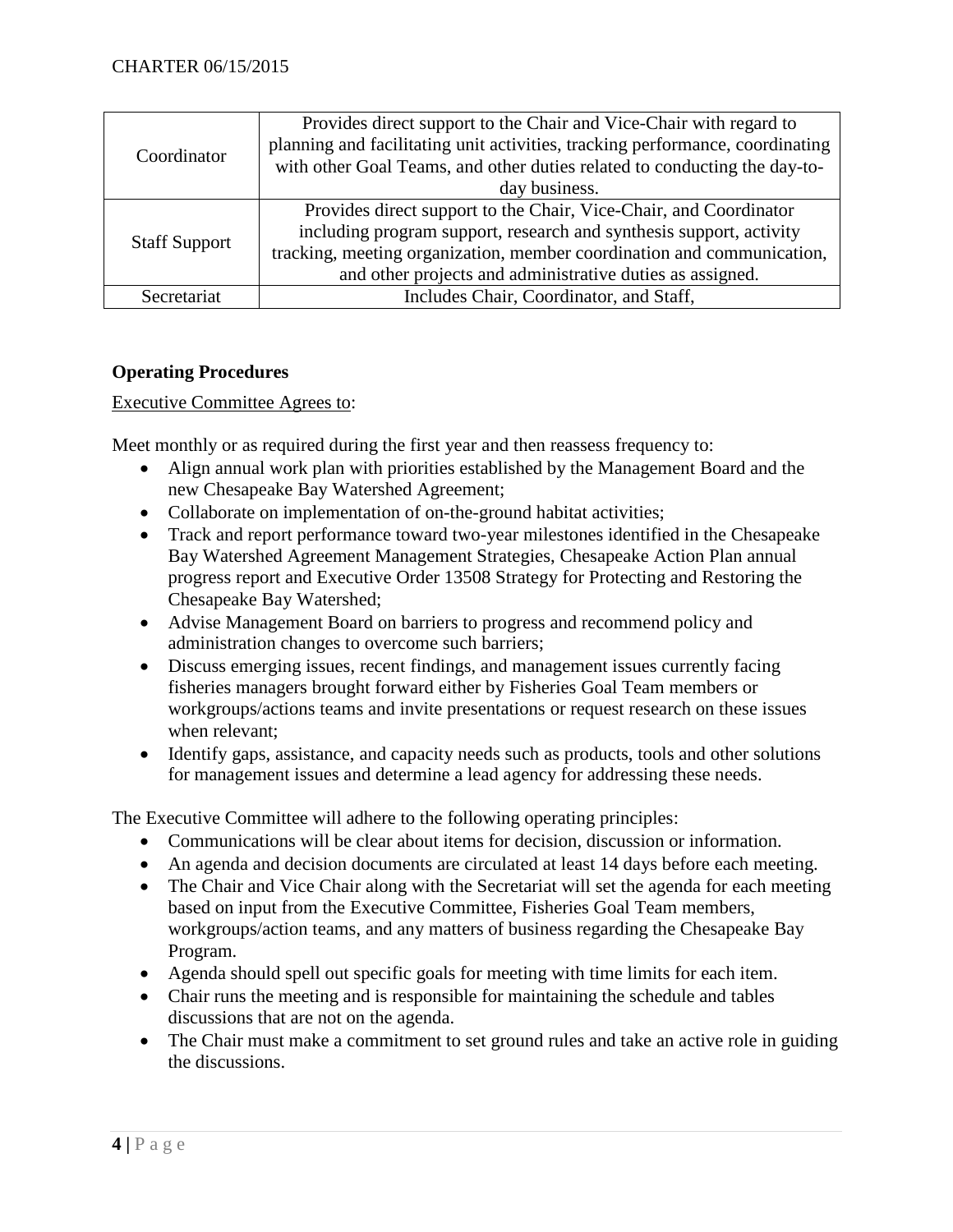- The end of the meeting will be spent on brainstorming items for the next meeting agenda and reviewing date, time and location for the next meeting. Tabled discussions can be discussed as possible agenda items for future meetings.
- Before adjourning, a summary of action items will be reviewed identifying who's responsible for each item.
- To ensure broad participation, the Chair will make an effort to be aware of the need for meeting processes that encourages all to express opinions and ideas.
- Minutes will be recorded and circulated to members for comment within 15 days of meetings.
- Minutes will be considered for acceptance as final at the subsequent meeting.
- Chair persons should conduct evaluations periodically to make sure meetings are productive and make a good use of participants' time.
- Each Executive Committee meeting will include 3 parts, "Housekeeping" or administrative business, discussion of timely management issues, and a science and technical discussion/presentation.
- Decisions and official statements of the Goal Team Executive Committee will be developed based on consensus of all 6 Executive Committee members. If consensus cannot be reached a decision will be reached by majority vote.
- Executive Committee meetings during the month before an ASMFC meeting will be held at least 2 weeks in advance of the ASMFC meeting.

## General Membership Agrees to:

- Meet twice a year to discuss a minimum of the top two issues facing Chesapeake Bay Fisheries and the implementation of ecosystem-based fisheries management and to review the major policy decisions before the Executive Committee.
	- o Location of meeting will alternate between north and south ends of the region.
	- o Meeting will last 1-2 days depending on material to be discussed.
	- o A meeting summary will be provided to members following the meeting.
- Use their positions and expertise to positively influence actions within their organization that either directly or indirectly impact Chesapeake Bay fisheries to help meet Fisheries Goal Team goals and objectives.
- Engage with the Executive Committee as requested or as necessary on important policy or management decisions throughout the year.

## **Decision making process:**

The Fisheries Goal Team will operate under a consensus decision-making process led by the Chair. A consensus decision making process is a group decision making process that not only seeks the agreement of most participants, but also the resolution or mitigation of minority objections.

The Goal Team consensus decision-making will aim to be:

• **Inclusive:** As many stakeholders as possible should be involved in the consensus decision-making process.